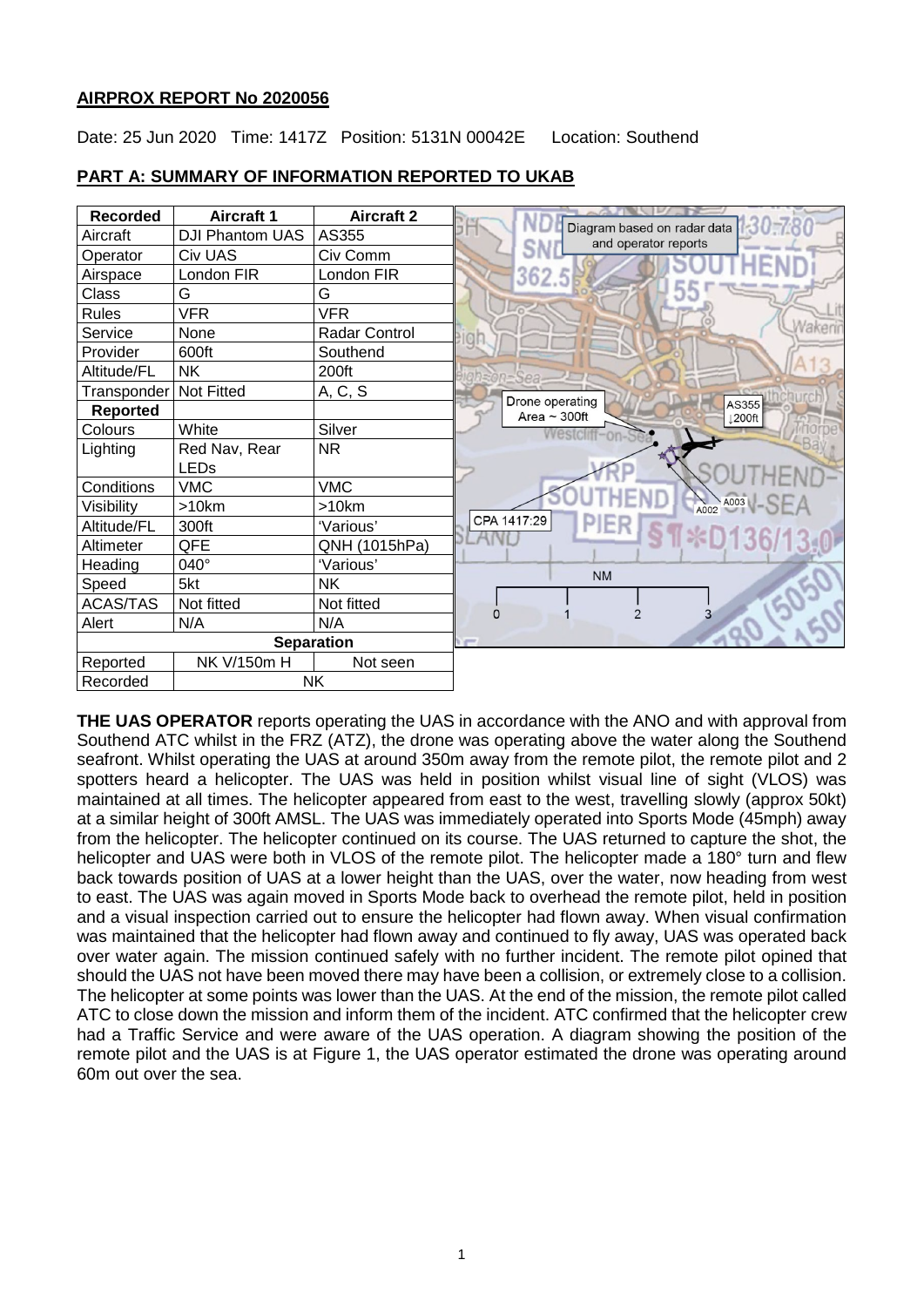

Figure 1: Position given by the drone operator

The operator assessed the risk of collision as 'Medium'.

**THE AS355 PILOT** reports that they were flying for the purposes of aerial filming and had completed a task at Cambridge and were re-tasked to Southend. Clearance was given to transit through Southend CTR to Southend Pier and they were filming the beach for around 10min. Whilst on task Southend ATC notified them of a drone operating a mile north of their position up to 400ft. They were operating over the water and the pilot had 'eyes-out' and was keeping up a good visual scan. At no point did he see a drone and he was happy to continue the task. There were no further interactions with ATC about the drone.

The pilot assessed the risk of collision as 'Low'.

**THE SOUTHEND CONTROLLER** reports that the drone operator was authorised to operate in the vicinity of Southend Airport (Westcliff-on-Sea) not above 400ft in accordance with Southend ATC's approval. The AS355 pilot was cleared to enter Southend's CAS VFR from the west to operate in the vicinity of Southend Pier. Generic Traffic Information about the UAV was passed to the AS355 pilot. Upon completion of task, the UAV operator telephoned ATC to advise that the helicopter was very close to their location and had to take actions with the drone to avoid it. UAV operator stated the intention to report an Airprox.

# **Factual Background**

The weather at Southend was recorded as follows:

METAR EGMC 261350Z 15011KT 110V170 9999 FEW050TCU 28/18 Q1008=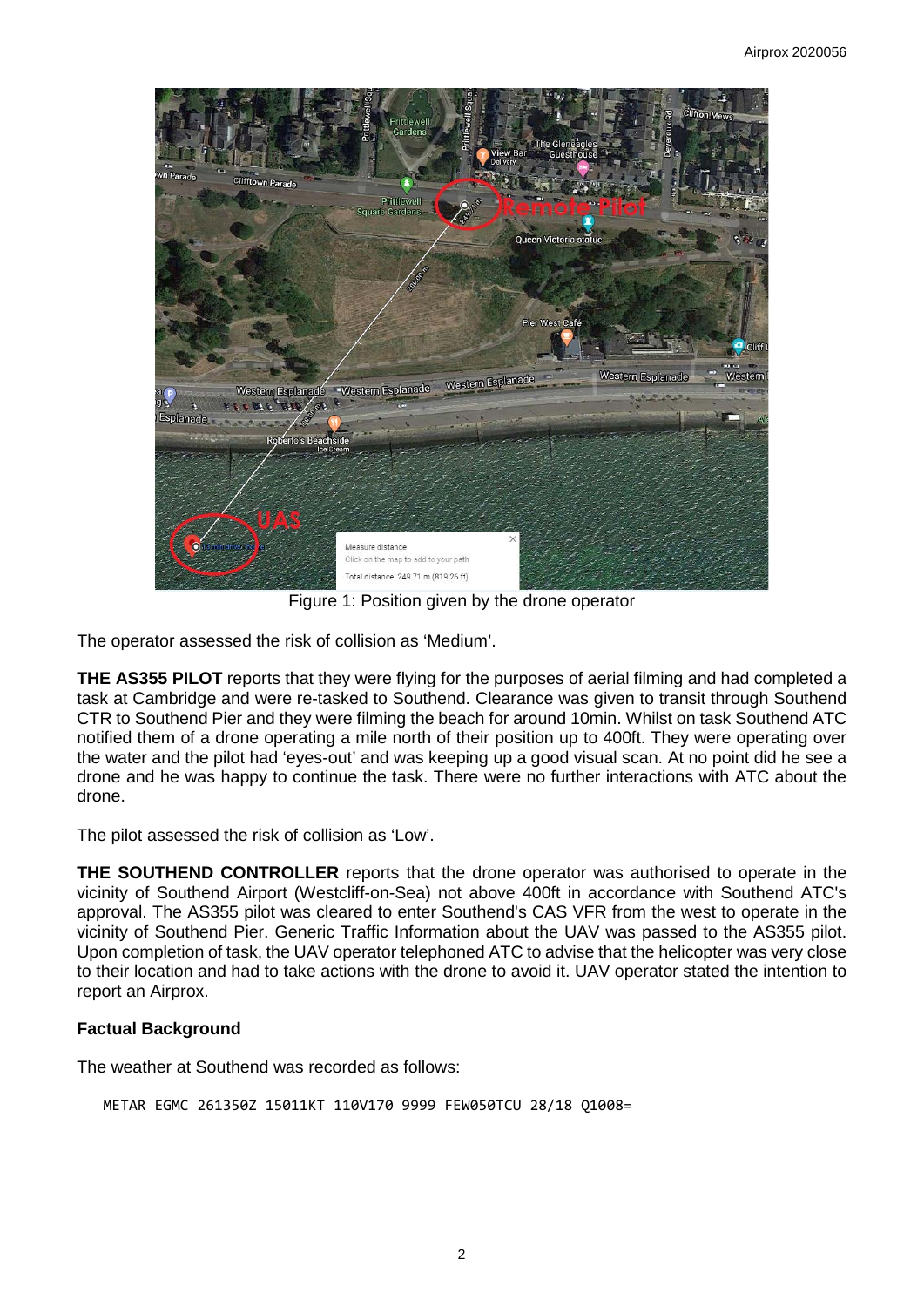### **Analysis and Investigation**

### **Southend ATM Investigation**

The AS355 pilot was in receipt of a Radar Control Service from Southend Radar at time of incident. The drone was operating under an approved application (LSA ref 20/046) to operate not above 400ft at the following site in Westcliff-on-Sea, Essex.



Figure 2: Drone site indicated by red dot.



Figure 3: Drone Site approx 180m inland from coast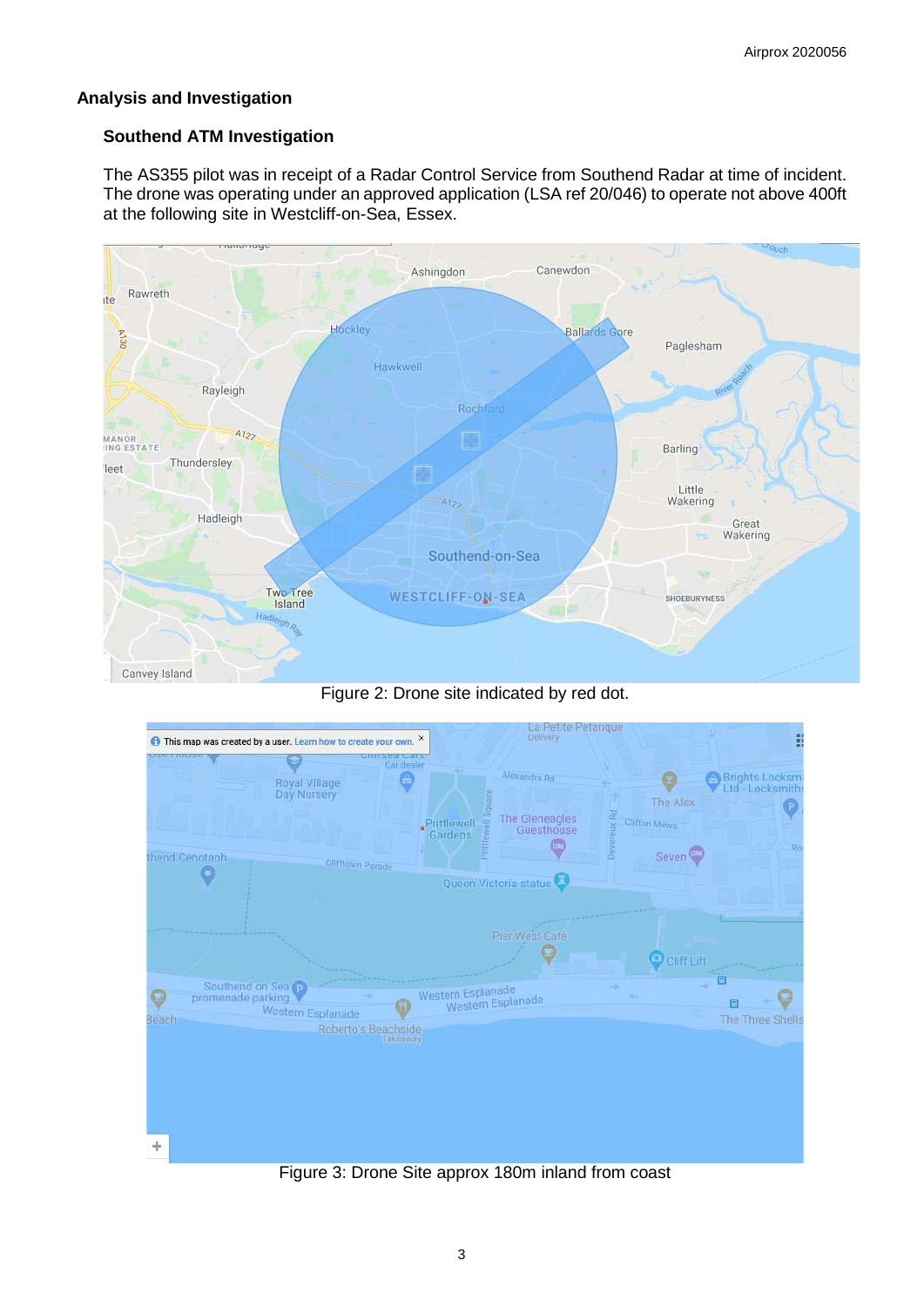The drone operator telephoned ATC at 1323Z to confirm that they could commence the flight based on the approved application. This was approved by ATC. The flight was expected to last for up to one hour.

At 1326Z the Aerodrome controller (ADC) informed the radar controller (APC) about the drone saying: "*Drone at Westcliff, not above 400ft, south of the centreline"*. This was acknowledged by APC controller. Based on the OJTI report and interview with the APC OJTI, this information was not fully detailed in the operational position in the radar position.

At 1353Z, the AS355 pilot contacted Southend Radar to request a clearance "*looking to enter CTR if we may to the coast towards the pier for a short time"* a squawk was given and a Basic Service, followed shortly with a clearance as follows: "*cleared to enter Southend CAS, VFR, not above 2400ft on track Southend Pier*". This was read back correctly by pilot.

At 1355Z, APC co-ordinated the flight with ADC and agreed to keep the helicopter on their frequency. Upon entering LSA CAS, the AS355 pilot was given a Radar Control Service and remained on the Southend Radar frequency throughout the flight in Southend CAS. At 1410Z, the ADC, noticing the position of the AS355 on the ATM, telephoned APC and said "*That drone, still up at 400ft, about one mile west of where your man is there, by the pier*". This was acknowledged by APC and this triggered the Traffic Information to the AS355 pilot as follows: "*Caution, drone activity, one mile west of your present position, not above 400ft*." The AS355 pilot replied "*OK that's understood, will be mindful*".

Timeline of events:

1404:30: The AS355 approached the pier from the west indicating 1200ft

1405:00: Descended over south end of pier down to 500ft, reported on site, descended to 300ft 1407:40 Tracked north towards seafront along pier, 400ft tracked east then began manoeuvring

1410:00: Call received from ADC warning of drone activity 1NM West of AS355

1410:13: AS355 pilot cautioned about "*drone activity approx. one mile of your present position, not above 400ft*" (figure 4)

1410:21: Pilot replied that "*that is understood, will be mindful*". Position at the seafront east of base of pier 400ft, tracking west

1412:50: Turned east at pier 700ft

1417:10: AS355 pilot is asked "*for planning, how long are you in that position?*". He replied "*another minute or so then looking to route direct [destination]*". Position now north end pier orbiting at 600ft 1417:25: AS355 pilot is passed a departure clearance to leave CAS southwest VFR not above 1500ft. Read back correctly

1418:27: Mode C lost

1418:29: Contact lost, last seen ¼ NM south of seafront tracking west

1418:52: Contact reappeared still ¼ NM south of seafront, 200ft climbing, turning more southwest over the Thames

1419:20: 2 nm west of pier tracking away 60ft.

The helicopter approached the area concerned at around 1417:55Z. The AS355 commenced a descent whilst still over water, and was last seen at 1418:29Z, still over water, but possibly converging slightly inland. However, it was still over water when it re-appeared at 1418.52, having turned more south westerly. Therefore, it was below radar cover for 23 seconds, very low level. It would appear likely that the helicopter must have remained over water given the short time radar contact was lost based on the aircraft's performance. The AS355 pilot did not mention anything to APC about a sighting of the drone.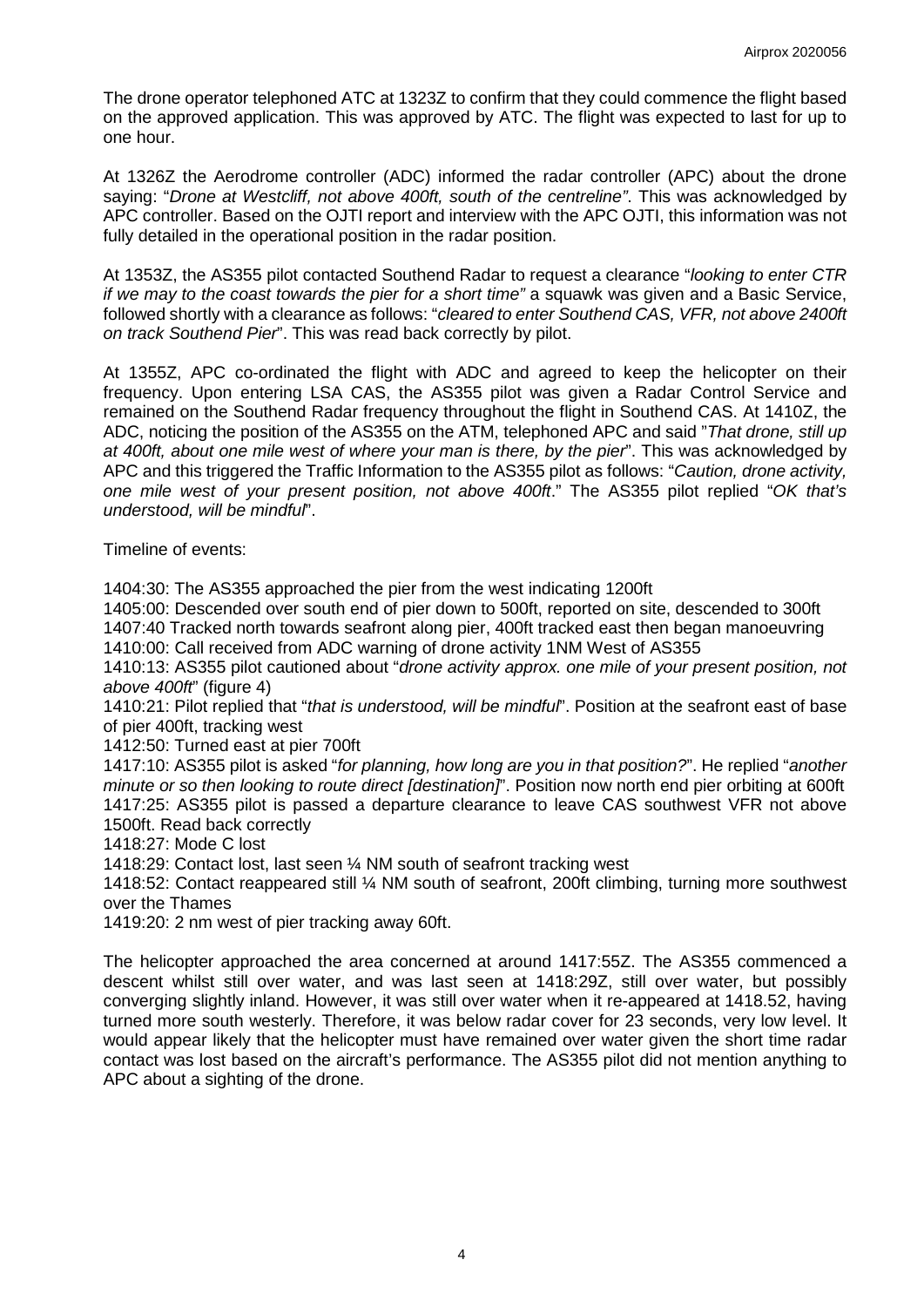

Figure 4:1410:13Z Traffic Information passed on drone (1NM west of AS355's position)



Figure 5: 1418:14Z

The drone operator telephoned Southend ATC to confirm that they had finished the flight and reported that a helicopter had flown close to the drone at around 1415Z. The drone operator advised ATC that he would file an Airprox.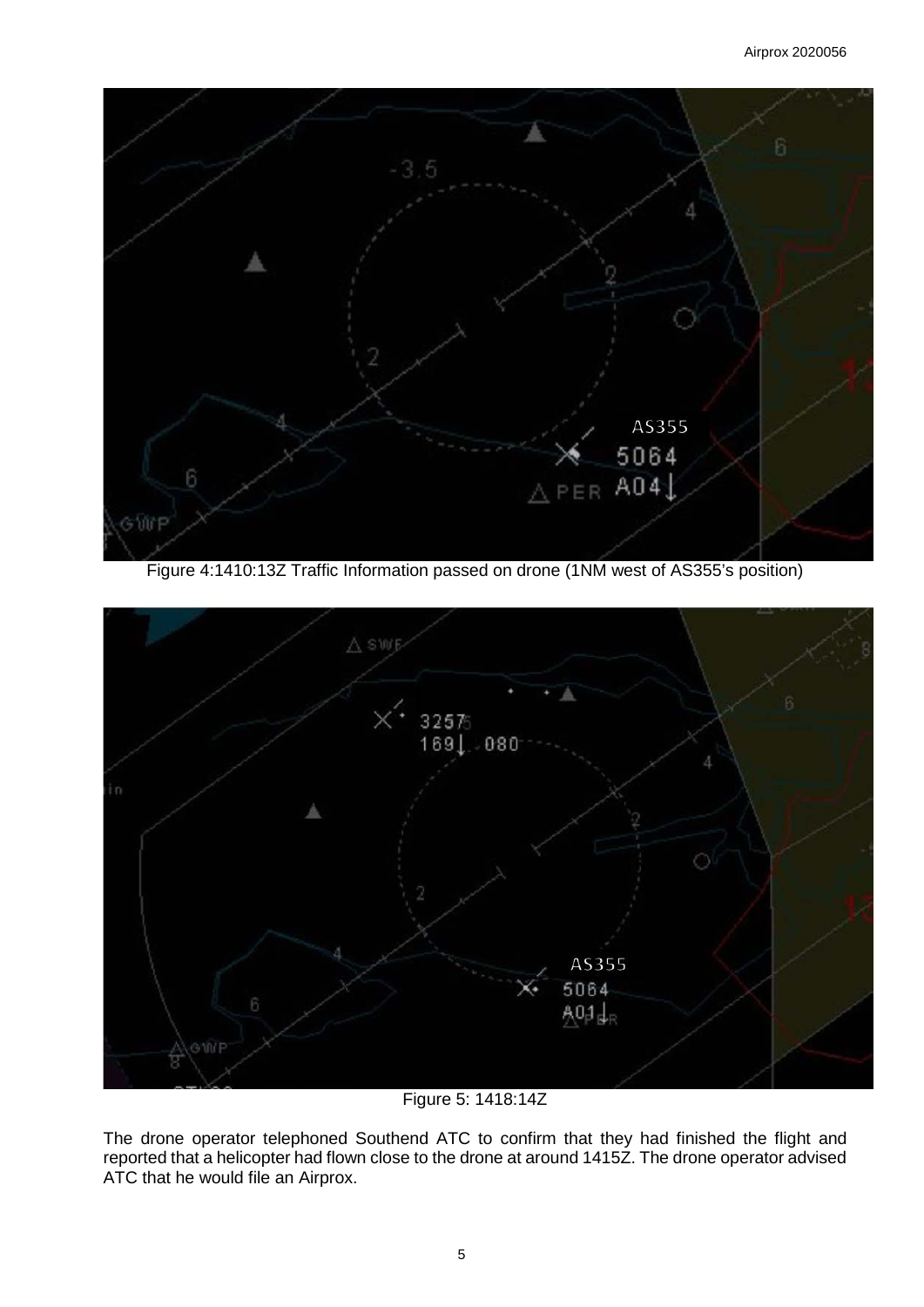The OJTI did not sit as close to the trainee as he normally would have done, due to the COVID-19 issues. All OJTIs had been briefed about the importance of ensuring that safety would not impacted by any OJT and PPE was provided. OJTIs were told that they should position themselves appropriately to ensure that they could still monitor the operational position appropriately. The OJTI had elected not to wear any PPE but should still have ensured that he could discharge his OJTI responsibilities.

The height or position of the drone at the time of the Airprox could not be confirmed. The proposed drone site was approximately 180m inland from the coast. It would have been expected for the drone to remain within 400ft (120m) laterally from the site. Based on the surveillance recording it would appear that the helicopter remained over the sea albeit fairly close to the coast in the vicinity of the drone. It was not known at what stage the drone operator saw the helicopter and if any prevention/avoiding action was taken.

APC were told in a timely manner about the drone operation but did not pass the information to the AS355 pilot initially. This was partly due to not having the full information on a Flight Progress Strip and partly forgetting about the initial information received from ADC. Upon receiving an update from ADC this triggered the Traffic Information to the AS355 pilot. Based on the reported time of the Airprox by the drone operator, it would appear the pilot was advised of the drone prior to the incident. The surveillance recording would concur with this based on the position and altitude of the AS355 when the Traffic Information was passed.

### **UKAB Secretariat**

The drone could not be seen on the NATS area radar, however, from the position given by the drone operator an approximate position could be plotted. The AS355 can be seen manoeuvring into the area from 1405Z (Figure 6) and remaining in place for approximately the next 15min. At various times it came within 1NM of the plotted position of the drone, at various heights, (Figures 7-9). Radar CPA was at 1417:29Z when the AS355 was 0.3NM from the plotted drone position indicating 200ft. Shortly afterwards the AS355 maintained a southerly heading, descended to 100ft before climbing and departing the area.



(AS355 squawking 5064)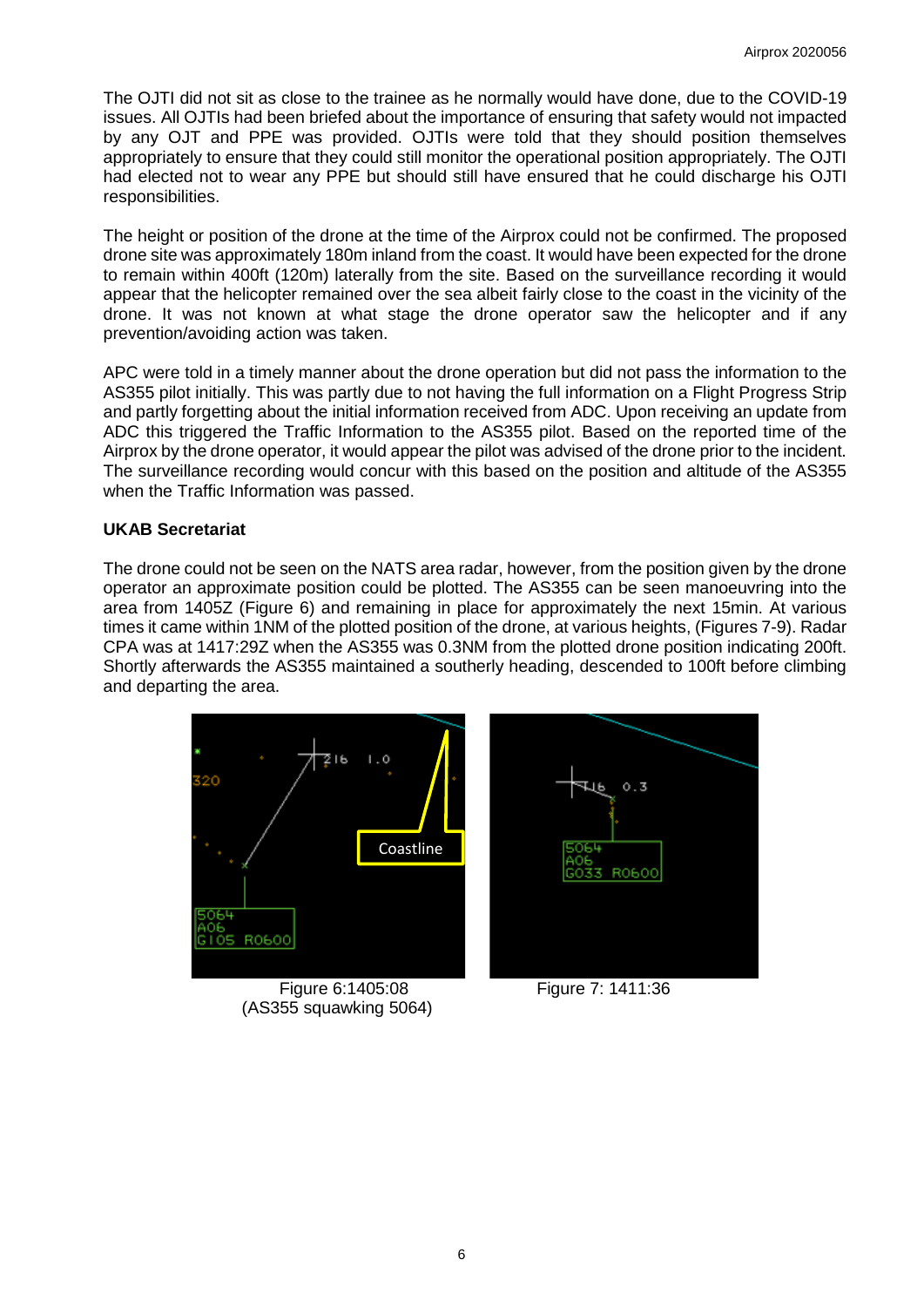

Figure 10: Radar CPA -1417:29 Figure 11: 1417:36

The DJI Operator and AS355 pilot shared an equal responsibility for collision avoidance and not to operate in such proximity to other aircraft as to create a collision hazard. [1](#page-6-0)

# **Summary**

An Airprox was reported when a DJI Phantom and an AS355 flew into proximity at Southend-on-Sea at 1417Z on Thursday 25<sup>th</sup> June 2020. Both pilots were operating under VFR in VMC, the DJI Phantom operator had permission to operate in the Southend FRZ from ATC. The AS355 pilot was in receipt of a Radar Control Service from Southend.

# **PART B: SUMMARY OF THE BOARD'S DISCUSSIONS**

Information available consisted of reports from both drone operator and the AS355 pilots, transcripts of the relevant RT frequencies, radar photographs/video recordings and reports from the air traffic controllers involved. Relevant contributory factors mentioned during the Board's discussions are highlighted within the text in bold, with the numbers referring to the Contributory Factors table displayed in Part C.

Due to the exceptional circumstances presented by the coronavirus pandemic, this incident was assessed as part of a 'virtual' UK Airprox Board meeting where members provided a combination of written contributions and dial-in/VTC comments. Although not all Board members were present for the entirety of the meeting and, as a result, the usual wide-ranging discussions involving all Board members were more limited, sufficient engagement was achieved to enable a formal assessment to be agreed along with the following associated comments.

<span id="page-6-0"></span>l <sup>1</sup> SERA.3205 Proximity.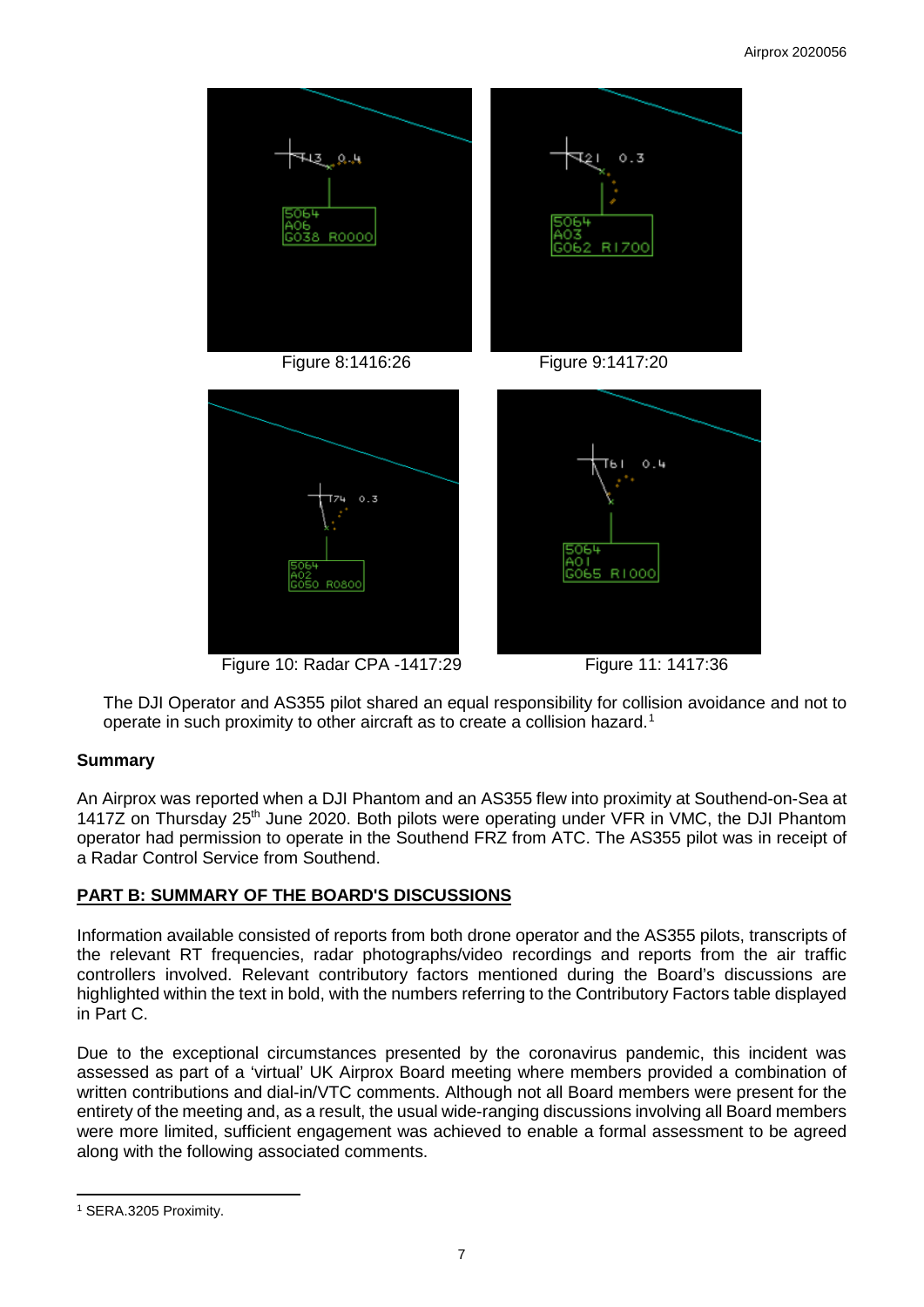The Board first looked at the actions of the drone operator. They had informed Southend ATC of their intention to operate and had permission to do so, however, not being in contact with Southend ATC at the time, the operator had no knowledge that the AS355 would also be operating in the area (**CF5**). The operator was required was to maintain VLOS and whilst doing so saw the helicopter operating in the vicinity of the drone. Concerned, the drone was put into sport mode in order to get it back to the operator as soon as possible (**CF9**), which the Board was informed by an advisor was to be viewed as normal operations, akin to taking avoiding action in an aircraft.

The AS355 pilot was also given permission to operate in the area by Southend ATC and at first was not given any Traffic Information on the drone. Even once this was remedied, an exact location was not given and the pilot seemed to be under the impression that the drone was operating 1NM away even as he transited towards to beach front (**CF5**). Board members with helicopter experience opined that given the Traffic Information was that the drone was operating up to 400ft, they would have expected that the AS355 pilot would opt to remain above that height to remain clear (**CF3**), or at the very least to have requested more information from ATC about the exact location of the drone (**CF6**, **CF7**). This led them to wonder whether the pilot had become distracted by his tasking and had not assimilated that the drone was operating at a similar level (**CF7**). Furthermore, they thought that had the pilot informed ATC of the intention to descend as low as 100ft over the sea, it may have triggered ATC to inform the drone operator about the helicopter (**CF4**). Perhaps unsurprisingly, given that it would have been against a background of people on the beach, the AS355 pilot did not see the drone (**CF8**).

Turning to ATC, they had taken the details of the drone operation and given permission for it to operate in that location but seemed to expect that it would remain much closer to the drone operator, over the land (**CF1**). Members wondered whether they were fully aware just how far away VLOS operations could be from the drone operator, noting that CAP 722 defined VLOS as:

*Within the UK, VLOS operations are normally accepted out to a maximum distance of 500 metres horizontally from the remote pilot, but only if the aircraft can still be seen at this distance. The ANO also limits the maximum distance from the earth's surface to a height of 400 feet….. Operations at a greater distance from the remote pilot may be permitted if an acceptable safety case is submitted. For example, if the aircraft is large it may be justifiable that its flight path can be monitored visually at a greater distance than 500 metres[2.](#page-7-0)*

They commended the ADC for reminding the Approach controller about the drone, leading them to provide generic Traffic Information to the AS355 pilot, albeit late (**CF2**). That being said, members thought it a missed opportunity that the drone operator was not also passed Traffic Information on the AS355, by telephone, given that a phone number was provided by the drone operator (**CF2**).

In determining the risk of the Airprox, some members considered the event to be normal operations in that the drone operator took action to avoid the helicopter. However, after some discussion it was agreed that given ATC did not seem to be aware that the drone and the AS355 were operating in the same vicinity and that neither the AS355 pilot, nor the drone operator had full situational awareness about the other, members considered that safety had been degraded, although thanks to the actions of the drone operator there had been no risk of collision; Risk Category C.

# **PART C: ASSESSMENT OF CONTRIBUTORY FACTORS AND RISK**

# Contributory Factors:

|    | 2020056                            |                                               |                                                                   |  |  |  |  |  |  |
|----|------------------------------------|-----------------------------------------------|-------------------------------------------------------------------|--|--|--|--|--|--|
| CF | Factor                             | <b>Description</b>                            | Amplification                                                     |  |  |  |  |  |  |
|    | <b>Ground Elements</b>             |                                               |                                                                   |  |  |  |  |  |  |
|    | • Situational Awareness and Action |                                               |                                                                   |  |  |  |  |  |  |
|    | Contextual                         | • Situational Awareness and Sensory<br>Events | The controller had only generic, late or no Situational Awareness |  |  |  |  |  |  |

<span id="page-7-0"></span>l <sup>2</sup> CAP722 Chapter 2, 3.6.1 Operations, Visual Line of Sight